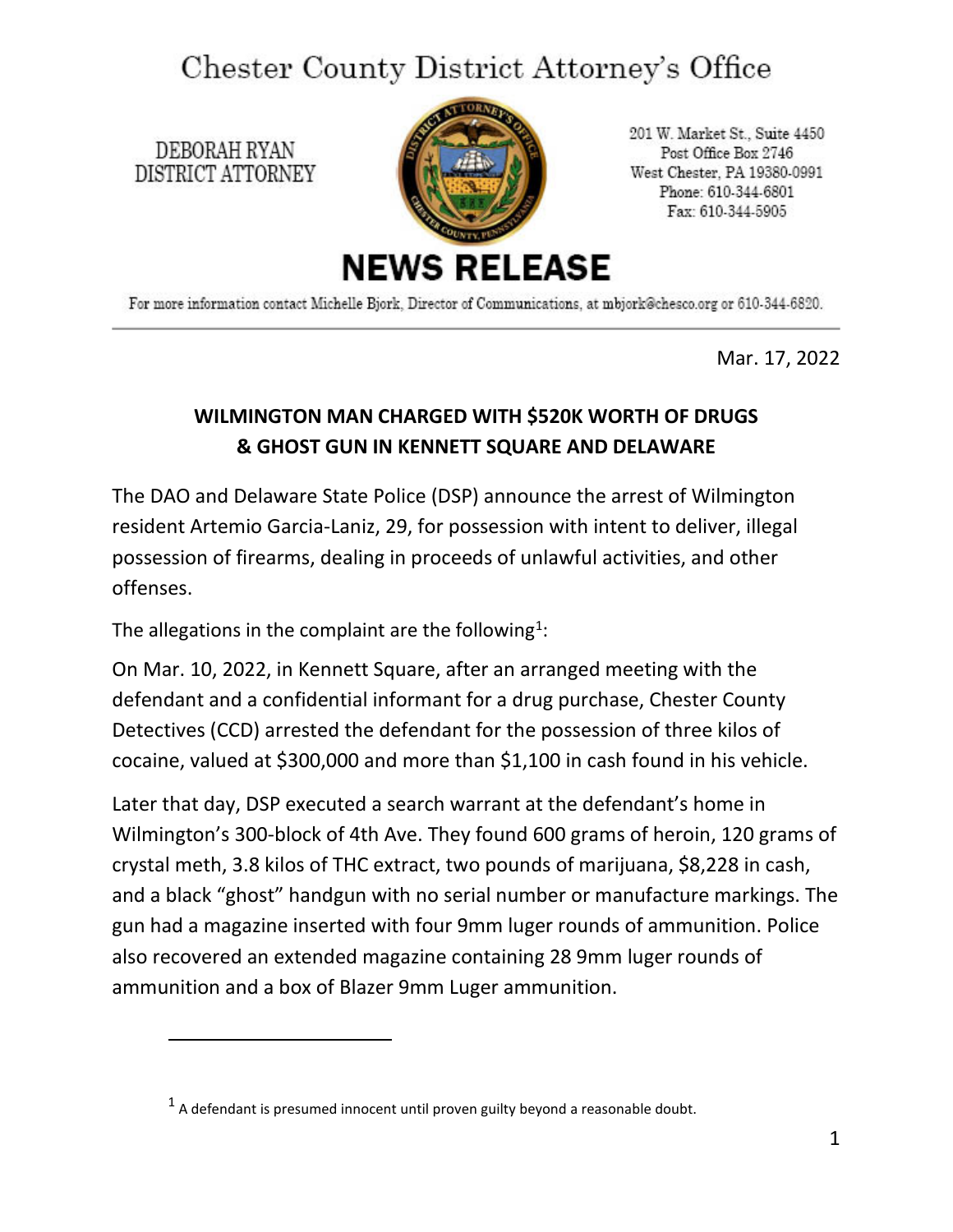In addition to the drugs, gun, ammunition, and cash, detectives found a digital scale and numerous plastic baggies used for packaging drugs at the defendant's home. The total value of the drugs recovered in Wilmington was \$145,000.

CCD later seized a 25-pound package containing marijuana, valued at \$75,000, in Penn Twp on Mar. 14. Charges against the defendant are pending in this case.

A total of \$520,000 in drugs were seized, along with over \$9,000 in cash and a ghost gun.

DA Deb Ryan said, "The defendant's intent on pushing this poison into our communities will not be tolerated. His criminal behavior shows he has no regard for human life or the devastating toll this has on our loved ones. We thank the High Intensity Drug Trafficking Area (HIDTA) Drug Task Force, Pa. State Police, DSP, and Kennett Square Police for the teamwork it took to get this man off the streets. Everyone is safer today because of their efforts. My office will now hold him fully accountable for his actions."

Liberty Mid-Atlantic HIDTA Executive Director Jerry Daley said, "Investigations such as these demonstrate the reality that drug trafficking knows no borders, and cross-jurisdictional collaboration is essential to stem the flow of drugs into our region. The cooperative efforts across state lines by the CCD's HIDTA Drug Task Force, DSP, Pa. State Police, and Kennett Square Police represent how effective these partnerships can be. Liberty Mid-Atlantic HIDTA is proud to support its efforts. We congratulate all the agencies for their swift and coordinated actions that thwarted this poly-drug trafficker and offer thanks to DA Ryan for ensuring Garcia-Laniz will be held accountable."

DSP Lt. Robert Jones said, "This investigation exemplifies the shared public safety mission of the DSP and CCD regarding the arrest of Artemio Garcia-Alaniz. The DSP executed a search warrant at Garcia-Alaniz's residence after receiving information from CCD about a criminal investigation. DSP seized a semi-automatic ghost handgun with an extended magazine, 603.5 grams of heroin, 114 grams of methamphetamine, 5,725 grams of marijuana, and \$8,228 cash. The team of committed investigators has made our state and region safer today."